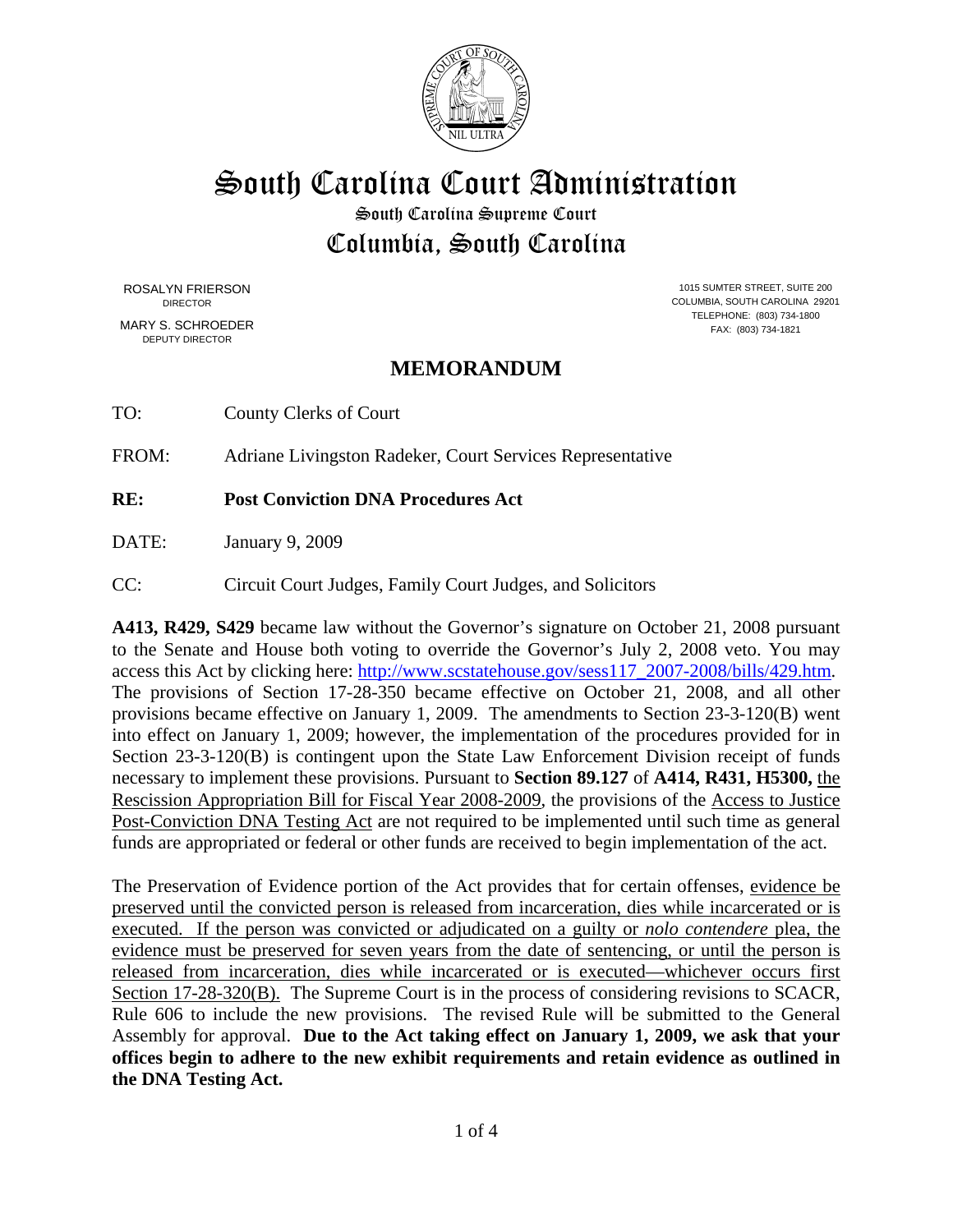There are four sections of the Post Conviction DNA Procedures Act: Access to Justice Post-Conviction DNA Testing Act; Preservation of Evidence Act; Unidentified Human Remains DNA Database Act; and, the South Carolina Violence Against Women and Children Act.

### **Access to Justice Post-Conviction DNA Testing Act**

This Act amends Section 1. Title 17 of the 1976 Code by adding Chapter 28, Article 1, Post Conviction DNA Procedures. These procedures create a post conviction procedure for state prisoners to petition for DNA testing of physical evidence or biological material, if they have been convicted of or plead guilty to at least one of 24 specific crimes involving death, criminal sexual conduct or armed robbery/burglary with a sentence carrying 10 years or more. The Act requires that the application be made on such form as prescribed by the Supreme Court. It further includes guidance of the types of Orders that may be issued pursuant to this Section.

### **Preservation of Evidence Requirements**

Section 17-28-320 requires custodians of evidence to preserve all physical evidence and biological material related to the conviction or adjudication of a person for at least one of the following offenses: (1) murder (Section 16-3-10); (2) killing by poison (Section 16-3-30); (3) killing by stabbing or thrusting (Section 16-3-40); (4) voluntary manslaughter (Section 16-3-50); (5) homicide by child abuse (Section 16-3-85(A)(1)); (6) aiding and abetting a homicide by child abuse (Section 16-3-85(A)(2)); (7) lynching in the first degree (Section 16-3-210); (8) killing in a duel (Section 16-3-430); (9) spousal sexual battery (Section 16-3-615); (10) criminal sexual conduct in the first degree (Section 16-3-652); (11) criminal sexual conduct in the second degree (Section 16-3-653); (12) criminal sexual conduct in the third degree (Section 16-3-654); (13) criminal sexual conduct with a minor (Section 16-3-655); (14) arson in the first degree resulting in death (Section 16-11-110(A)); (15) burglary in the first degree for which the person is sentenced to ten years or more (Section 16-11-311(B)); (16) armed robbery for which the person is sentenced to ten years or more (Section 16-11-330(A)); (17) damaging or destroying a building, vehicle, or property by means of an explosive incendiary resulting in death (Section 16- 11-540); (18) abuse or neglect of a vulnerable adult resulting in death (Section 43-35-85(F)); (19) sexual misconduct with an inmate, patient, or offender (Section 44-23-1150); (20) unlawful removing or damaging of an airport facility or equipment resulting in death (Section 55-1-30(3)); (21) interference with traffic-control devices or railroad signs or signals resulting in death (Section 56-5-1030 $(B)(3)$ ); (22) driving a motor vehicle under the influence of alcohol or drugs resulting in death (Section 56-5-2945); (23) obstruction of railroad resulting in death (Section 58-17-4090); or (24) accessory before the fact (Section 16-1-40) to any offense enumerated in this subsection. A custodian of evidence is any person or agency that possesses or is responsible for the control of evidence during a criminal investigation or proceeding. In most cases, the custodian of evidence will be either the county sheriff's office or clerk of court.

Section 17-28-320 requires that the evidence be preserved until the convicted person is released from incarceration, dies while incarcerated or is executed. If the person was convicted or adjudicated on a guilty or *nolo contendere* plea, the evidence must be preserved for seven years from the date of sentencing, or until the person is released from incarceration, dies while incarcerated or is executed—whichever occurs first. Evidence must be maintained subject to a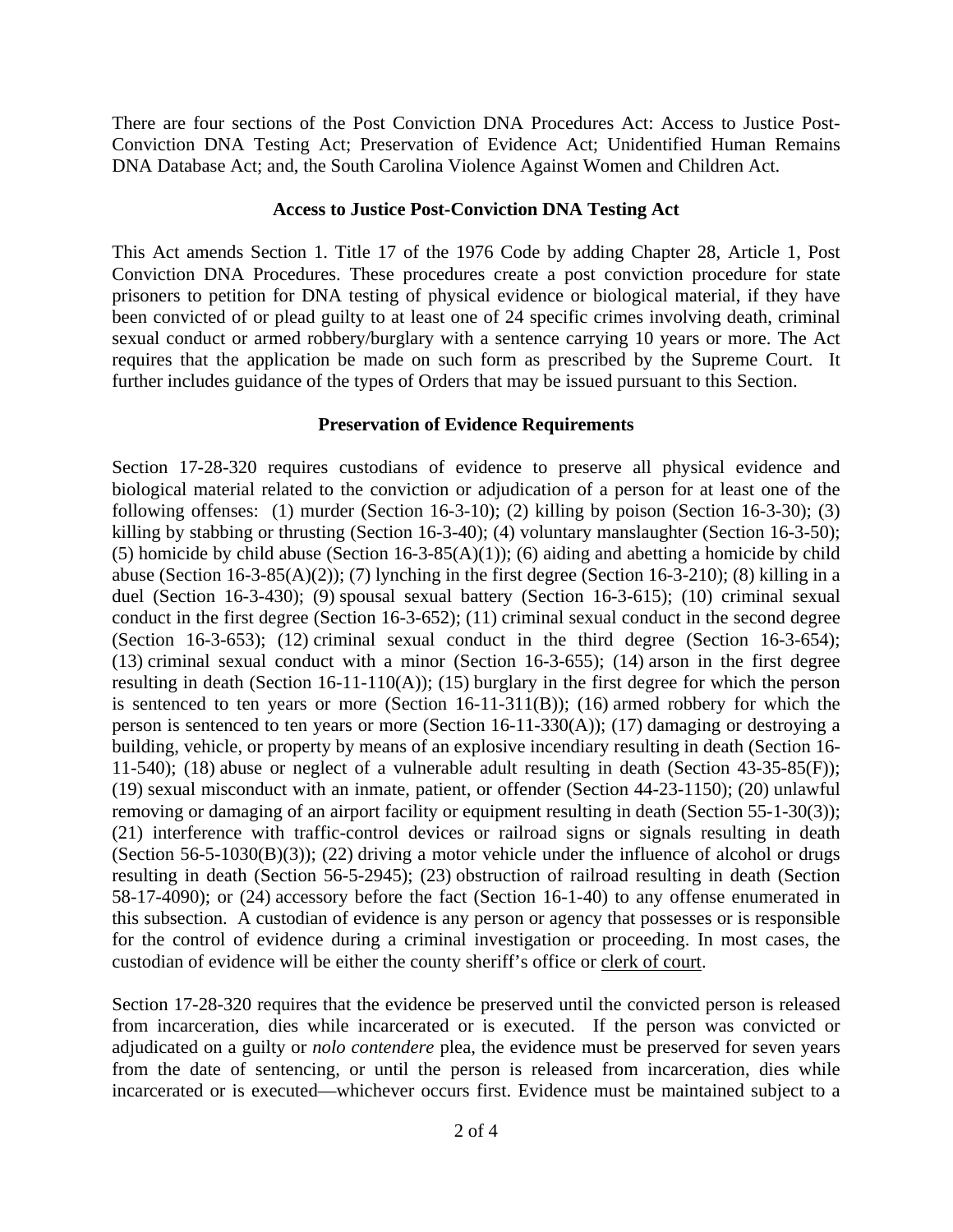chain of custody as required by state law and accompanied by sufficient documentation to locate the evidence. Evidence must be preserved under conditions reasonably designed to preserve the forensic value of the evidence.

**Section 17-28-330 requires the custodian of evidence to register with the S.C. Department of Corrections (DOC) or S.C. Department of Juvenile Justice (DJJ), as applicable, as the custodian of evidence related to the person's conviction or adjudication under the act. DOC and DJJ will be required pursuant to §17-28-330(A) to notify the registered custodian of evidence when the convicted person is released from incarceration, dies while incarcerated or is executed. DOC and DJJ are currently working on the registration system.** 

### **Disposition of Physical or Biological Evidence**

Section 17-28-340 creates a procedure for custodians of evidence to petition for the disposal of physical or biological evidence prior to the time periods established by the Act. Section 17-28-  $340(A)(1)$  allows for the disposal of evidence that size or physical characteristics make preservation impracticable, is required to be returned to its rightful owner, or is otherwise required to be disposed of by law. Section 17-28-340(A)(2) allows for the disposal of physical or biological evidence in cases where DNA evidence was previously introduced at trial, was found to be inculpatory, and the convicted person has exhausted all appeals and post-conviction procedures. In either case, the custodian must file a petition for disposal of evidence to the General Sessions or Family Court in which the person was adjudicated. The clerk of court shall file the petition, deliver a copy to the convicted person and deliver a copy to the solicitor or Attorney General as applicable. Victims will be notified of the petition by the person or agency that would otherwise provide notice of proceedings to victims pursuant to Article 15, Chapter 3, Title 16. In most instances this will be either the arresting agency or facility with custody of the convicted person. The convicted person, solicitor, Attorney General and victim shall have the right to respond to the petition for disposal within 180 days. The court, after a hearing, shall order the evidence disposed of or preserved.

Pursuant to §17-28-350, it is a misdemeanor for any person to willfully destroy, alter, conceal, or tamper with any physical evidence or biological material with the intent to impair the integrity of the evidence, prevent the DNA testing of such evidence or prevent the production of such evidence in an official proceeding. A first offense for such violations carries a fine up to \$1,000. Subsequent violations are punishable by a fine of not more than \$5,000 and/or imprisonment for not more than one year.

## **Unidentified Human Remains DNA Database**

Section 3 of the act creates Unidentified Human Remains DNA Database that will be maintained by SLED. Pursuant to §23-3-625, DNA samples are submitted by family members of persons missing more than 30 days after the filing of a missing persons report.